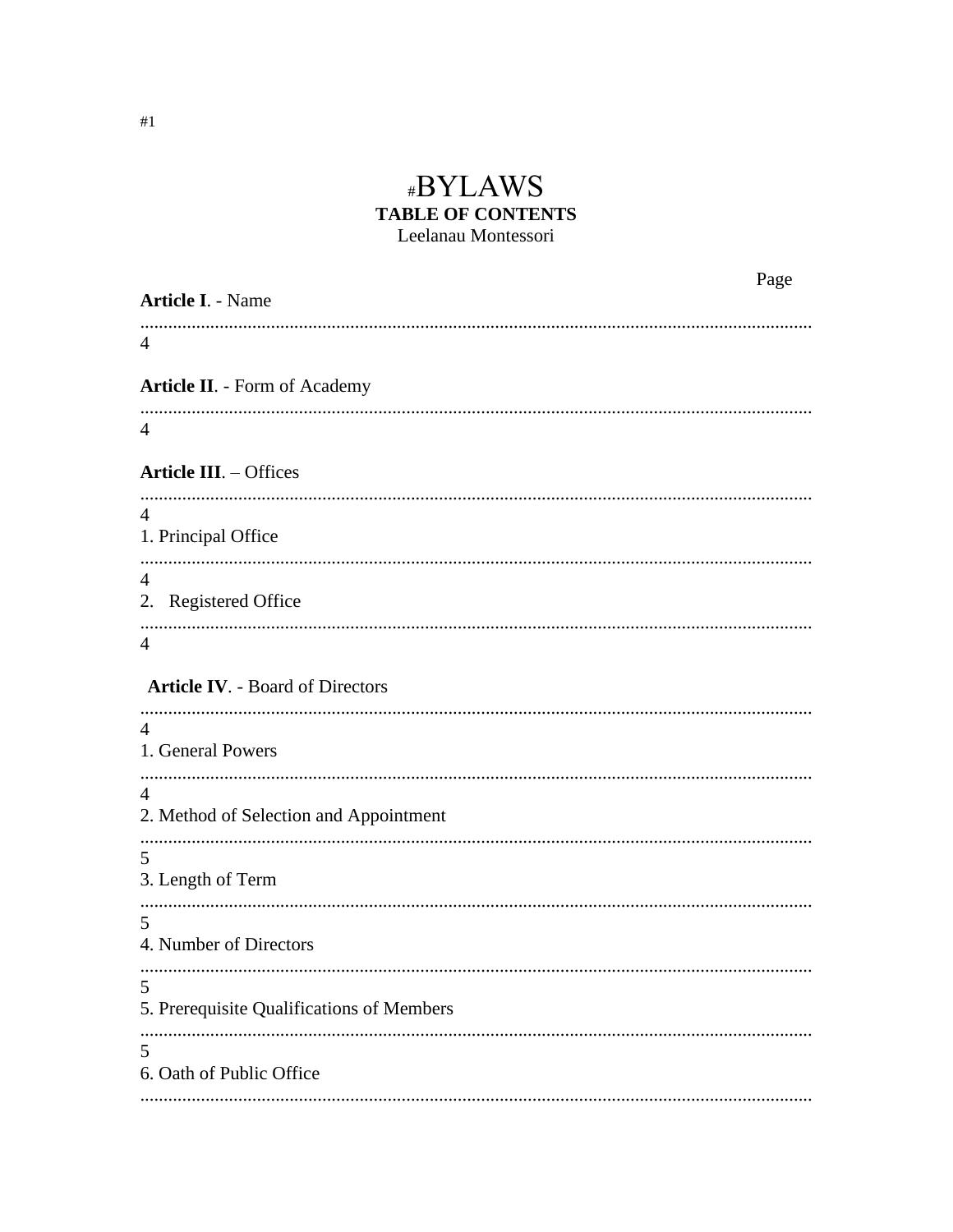6 7. Tenure 6 8. Removal 6 9. Resignation 6 10. Board Vacancies 6 11. Compensation 6

# Article V. - Meetings

| 6                                   |
|-------------------------------------|
| 1. Annual and Regular Meetings      |
| 6                                   |
| 2. Special Meetings                 |
|                                     |
| $\overline{7}$<br>3. Notice; Waiver |
|                                     |
| $\overline{7}$                      |
| 4. Quorum                           |
| 7                                   |
| 5. Manner of Acting                 |
| 7                                   |
| 6. Open Meetings Act                |
|                                     |
| 8                                   |
| 7. Presumption of Assent            |
| 8                                   |
|                                     |
| <b>Article VI. - Committees</b>     |
|                                     |

8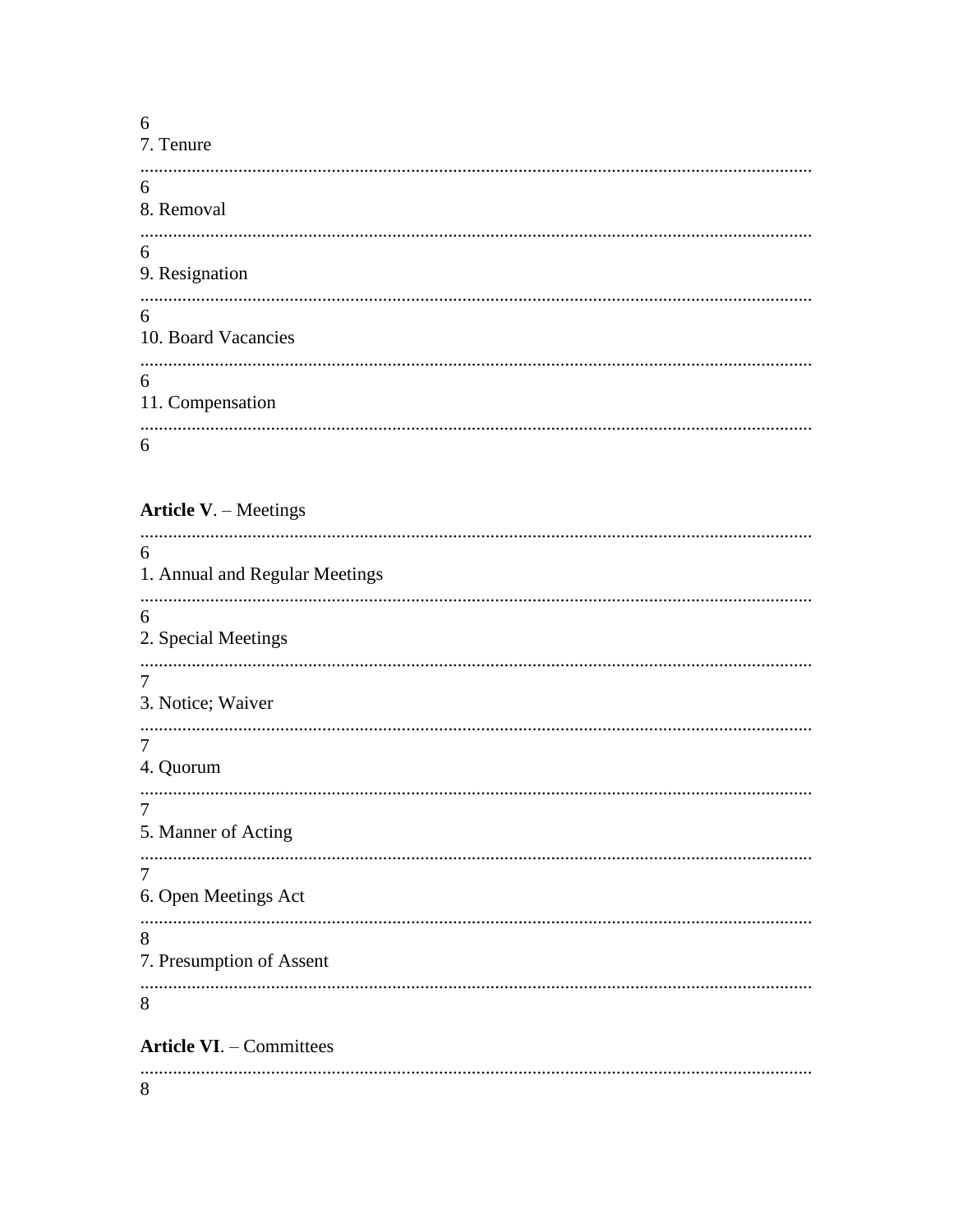| 1. Committees                                                               |
|-----------------------------------------------------------------------------|
| 8                                                                           |
| Article VII. Officers of the Board                                          |
| 9<br>1. Number                                                              |
| 9<br>2. Election and Term of Office                                         |
|                                                                             |
| 9<br>3. Removal                                                             |
| 9<br>4. Vacancies                                                           |
| 9<br>5. President                                                           |
| 9<br>6. Vice-President                                                      |
| 10<br>7. Secretary                                                          |
| 10<br>8. Treasurer                                                          |
| 10<br>9. Assistants and Acting Officers                                     |
| 10<br>10. Salaries                                                          |
| 10<br>11. Filling More Than One Office                                      |
| <br>11                                                                      |
| Article VIII. Contracts, Loans, Checks and Deposits; Special Corporate Acts |
| 11<br>1. Contracts                                                          |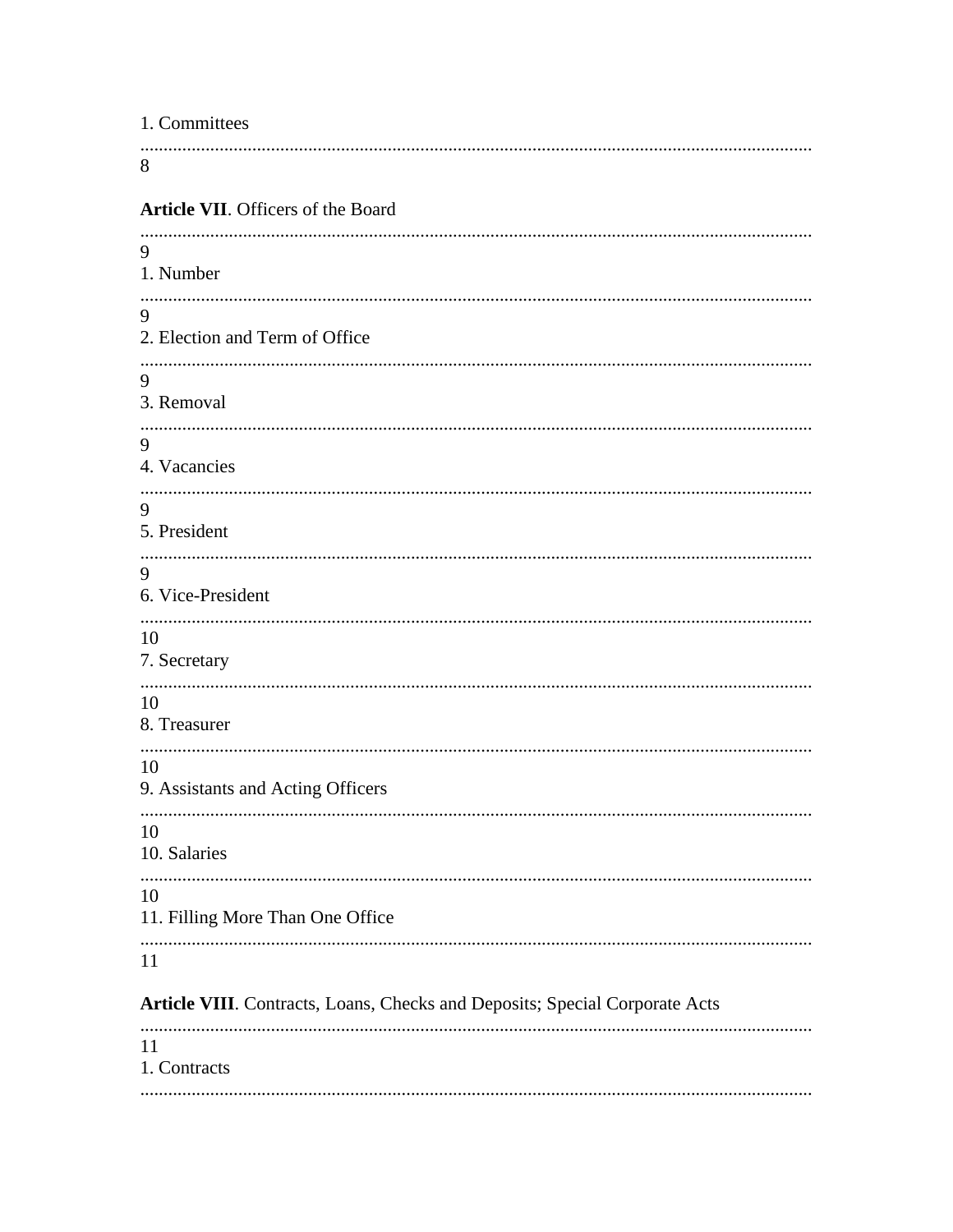$11$  $2.$  Loans 11 3. Checks, Drafts, etc. 11 4. Deposits 12 5. Voting of Gifted, Bequested or Transferred Securities Owned by this Corporation 12 6. Contracts Between Corporation and Related Persons 12 **Article IX.** Indemnification 13 Article X. Fiscal Year, Budget and Uniform Budgeting and Accounting 13 **Article XI. Seal** 13 **XII.** Amendments 13 **Article XIII.** Terms and Conditions Definitions 14 **Certification** 14

# **BYLAWS** OF Leelanau Montessori

**ARTICLE I** Leelanau Montessori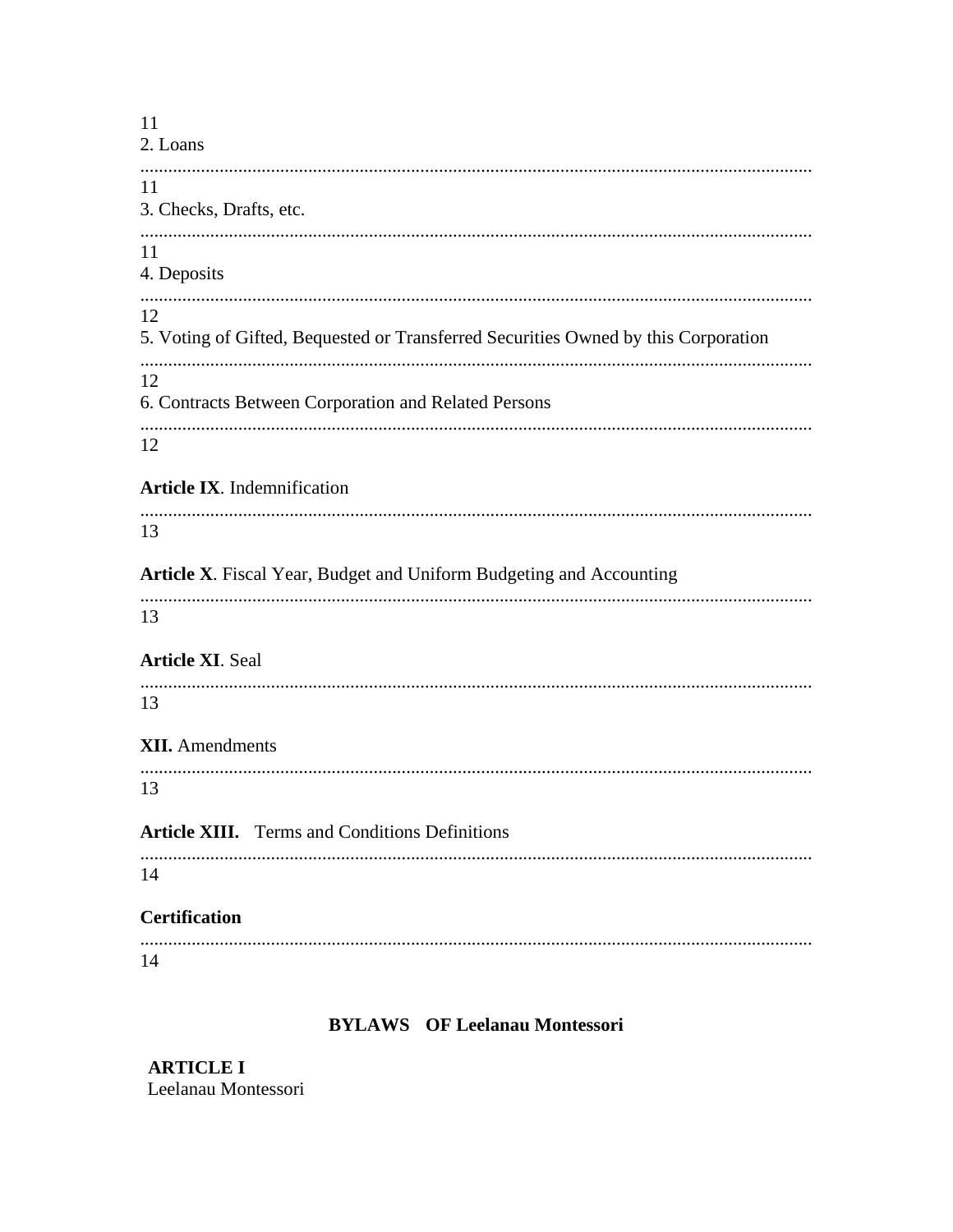This organization shall be called Leelanau Montessori (the "Academy" or the "corporation").

### **ARTICLE II**

#### FORM OF ACADEMY

The Academy is organized as a non-profit, non-stock, directorship corporation.

### **ARTICLE III**

#### **OFFICES**

Section 1. Principal Office. The principal office of the Academy shall be located in the State of Michigan.

### Section 2. Registered Office.

The registered office of the Academy may be the same as the principal office of the Academy, but in any event must be located in the state of Michigan, and be the business office of the resident agent, as required by the Michigan Nonprofit Corporation Act. Changes in the resident agent and registered address of the Academy must be reported to the Michigan Department of Energy, Labor and Economic Growth, Bureau of Commercial Services, the Michigan Department of Education, and the Sutton Bay Public Schools Board of Education ("School Board")

### **ARTICLE IV**

### BOARD OF DIRECTORS

Section 1. General Powers.

The business, property and affairs of the Academy shall be managed by the Academy Board of Directors ("Academy Board"). The Academy Board may exercise any and all of the powers granted to it under the Michigan Non-Profit Corporation Act or pursuant to Part 6A of the Revised School Code ("Code"). The Academy Board may delegate such powers to the officers and committees of the Academy Board as it deems necessary, so long as such delegation is consistent with the Articles, these Bylaws, the Contract and Applicable Law. The Academy Board may adopt policies related to the operation, administration, and management of the Academy, provided such policies do not (i) violate Applicable Law; (ii) conflict with any provision of the Contract; or (iii) conflict with any policy adopted by the School Board. Policies adopted by the Academy Board are not part of the Contract and may be amended from time to time by the Academy Board without prior approval of the School Board (or designee).

### Section 2. Method of Selection and Appointment.

The initial members of the Academy Board shall be selected by the incorporators of the Academy subject to the approval of the School Board.

Subsequent members of the Board shall be selected on nomination and vote of two-thirds vote of the existing Board whether by expiration of term or vacancy by any other reason.

Section 3. Length of Term. The term of each position of the Academy Board shall be for a period of three (3) years, except: (a) the terms of the initial positions of the Academy Board, which shall be staggered to so that at least two positions expire each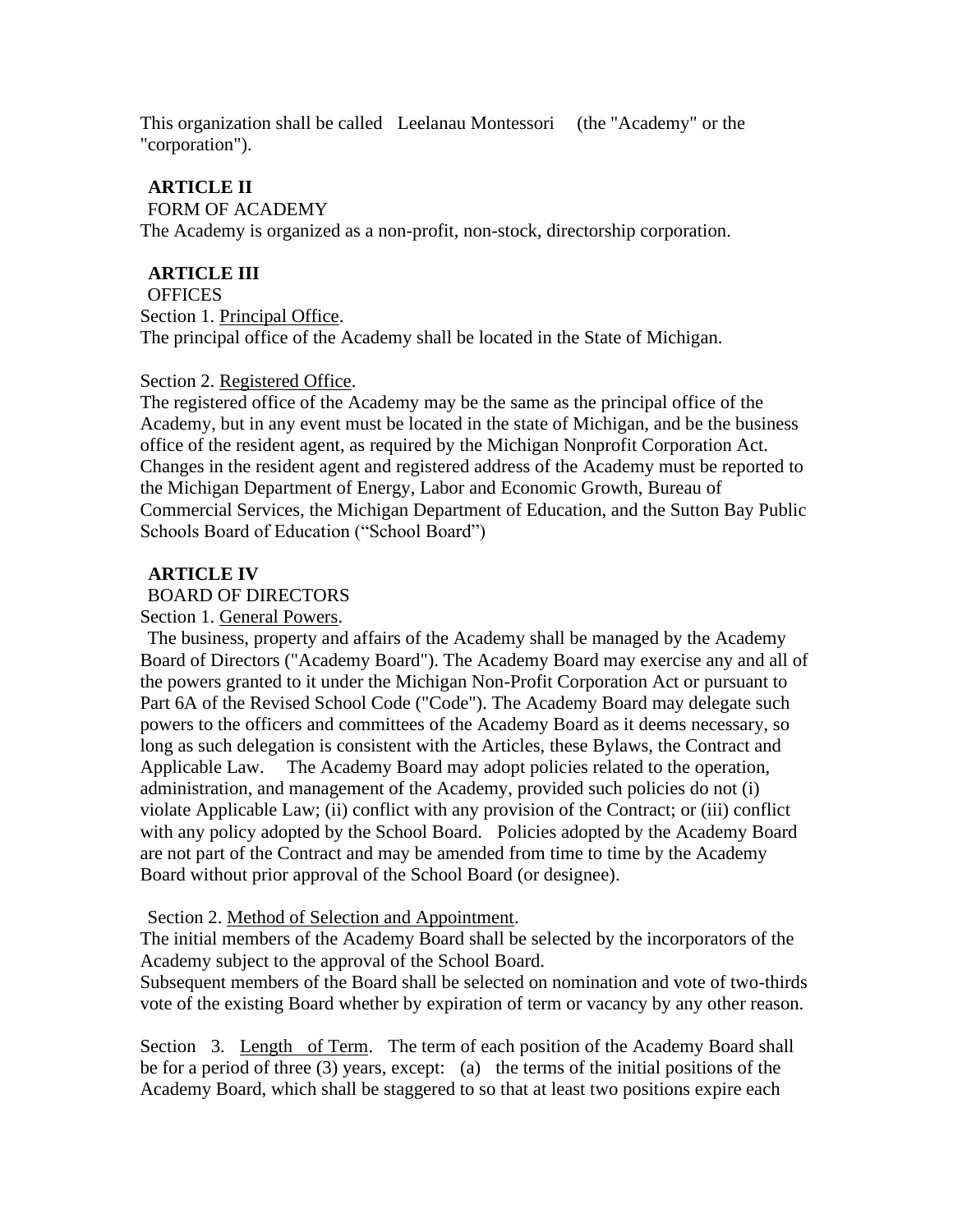following year.

Section 4. Number of Director Positions. The number of Director positions on the Academy Board shall be seven (7) to nine (9). Due to an unexpected vacancy the Academy Board may have fewer than seven (7) members for no more than ninety (90) days.

Section 5. Prerequisite Qualifications of Members. Before individuals become members of an Academy Board, the nominee must: (a) be recommended by a resolution and twothirds vote of the Academy Board, (b) submit Application for Public School Academy Board Appointment which must include authorization to process a criminal background check (c) take the constitutional oath of office; and (d) sign and file the Oath of Public Office with the Academy Board.

The members of an Academy Board shall not include: (a) employees of the public school academy; (b) any director, officer, or employee of a service provider or management company that contracts with the academy; or (c) a Suttons Bay Public Schools official or employee, as a representative of Suttons Bay Public Schools.

Section 6. Oath of Public Office. All members of the Academy Board must take the constitutional oath of office and sign the Oath of Public Office. No appointment shall be effective prior to the filing of the Oath of Public Office.

Section 7. Tenure. Each Director shall hold office until the Director's replacement, death, resignation, removal or until the expiration of the term, whichever occurs first.

### Section 8. Removal.

The Academy Board may remove a Director for good cause upon two-thirds vote of the Academy Board. Determinations for removal of a Director shall be final and not subject to further appeal.

Section 9. Resignation. Any Director may resign at any time by providing written notice to the corporation Notice of resignation will be effective upon receipt or at a subsequent time if so designated in a written notice. A successor shall be appointed as provided in Section of this Article.

Section 10. Board Vacancies. A Board of Director vacancy shall occur when a board member's term expires without reappointment; upon a board member's death, resignation, removal, failure to maintain residency in the State of Michigan, or disqualification; upon enlargement of the Academy board; or as otherwise specified by applicable law. Any vacancy shall be filled as provided in Section 2 of this Article.

Section 11. Compensation. A Director of the Academy shall serve as a volunteer Director. By resolution of the Board, the Directors may be reimbursed for their reasonable expenses related directly to their duties as academy board members.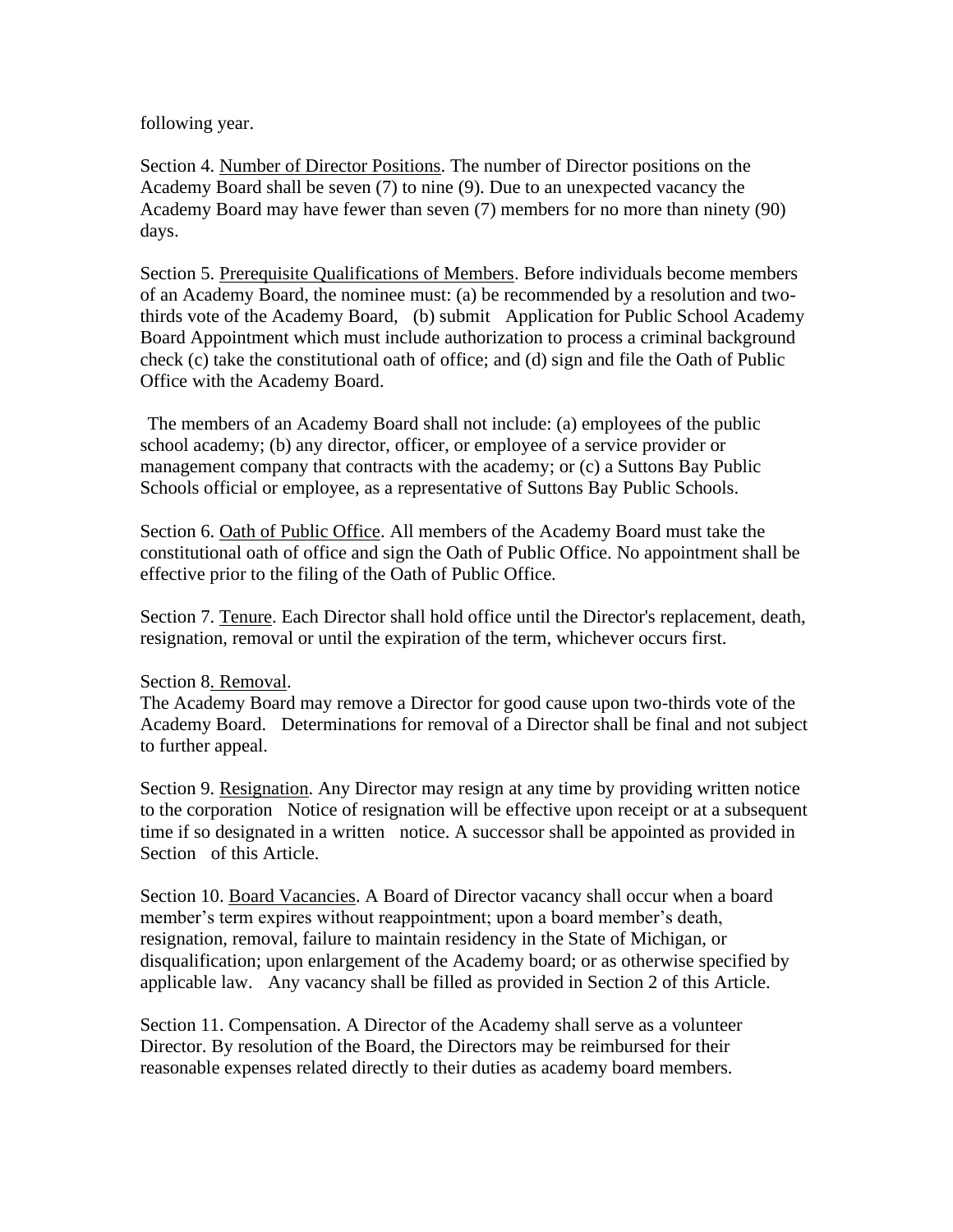# **ARTICLE V**

### **MEETINGS**

### Section 1. Annual and Regular Meetings.

The Academy Board shall hold an annual meeting each year. The Academy Board must provide, by resolution, the time and place, within the state of Michigan, for the holding of regular meetings. The Academy Board shall provide notice of the annual and all regular meetings as required by the Open Meetings Act.

### Section 2. Special Meetings.

Special meetings of the Academy Board may be called by the Academy Board President or any two members of the Academy Board. The person or persons authorized to call special meetings of the Academy Board may fix the place within the state of Michigan for holding any special meeting of the Academy Board called by them, and, if no other place is fixed, the place of meeting shall be the principal business office of the corporation in the state of Michigan. The corporation shall provide notice of all special meetings as required by the Open Meetings Act.

### Section 3. Notice; Waiver.

The Academy Board must comply with the notice provisions of the Open Meetings Act. In addition, notice of any meeting shall be given to each Director stating the time and place of the meeting, delivered personally or mailed or sent by facsimile to each Director at the Director's business address. Any Director may waive notice of any meeting by written statement, facsimile, or electronic mail sent by the Director, signed before or after the holding of the meeting.

The attendance of a Director at a meeting constitutes a waiver of notice of such meeting, except where a Director attends a meeting for the express purpose of objecting to the transaction of any business because the meeting is not lawfully called or convened.

### Section 4. Quorum.

A majority of the Directors of the Academy Board constitutes a quorum for the transaction of business at any meeting of the Board of Directors, but if less than a majority is present at a meeting, a majority of the Directors present may adjourn the meeting from time to time, providing such notice as is required by the Open Meeting Act.

# Section 5. Manner of Acting.

The act of the majority of the Directors present at a meeting at which a quorum is present shall be the act of the Academy Board. To the extent permitted by the Open Meetings Act, Directors participating in a meeting of the Academy Board by means of remote communication may vote at the meeting if all of the following are met:

- (a) The corporation implements reasonable measures to verify that each person considered present and permitted to vote at the meeting by means of remote communication is a Director.
- (b) The corporation implements reasonable measures to provide each Director a reasonable opportunity to participate in the meeting and to vote on matters submitted to the Directors, including an opportunity to read or hear the proceedings of the meeting substantially concurrently with the proceedings.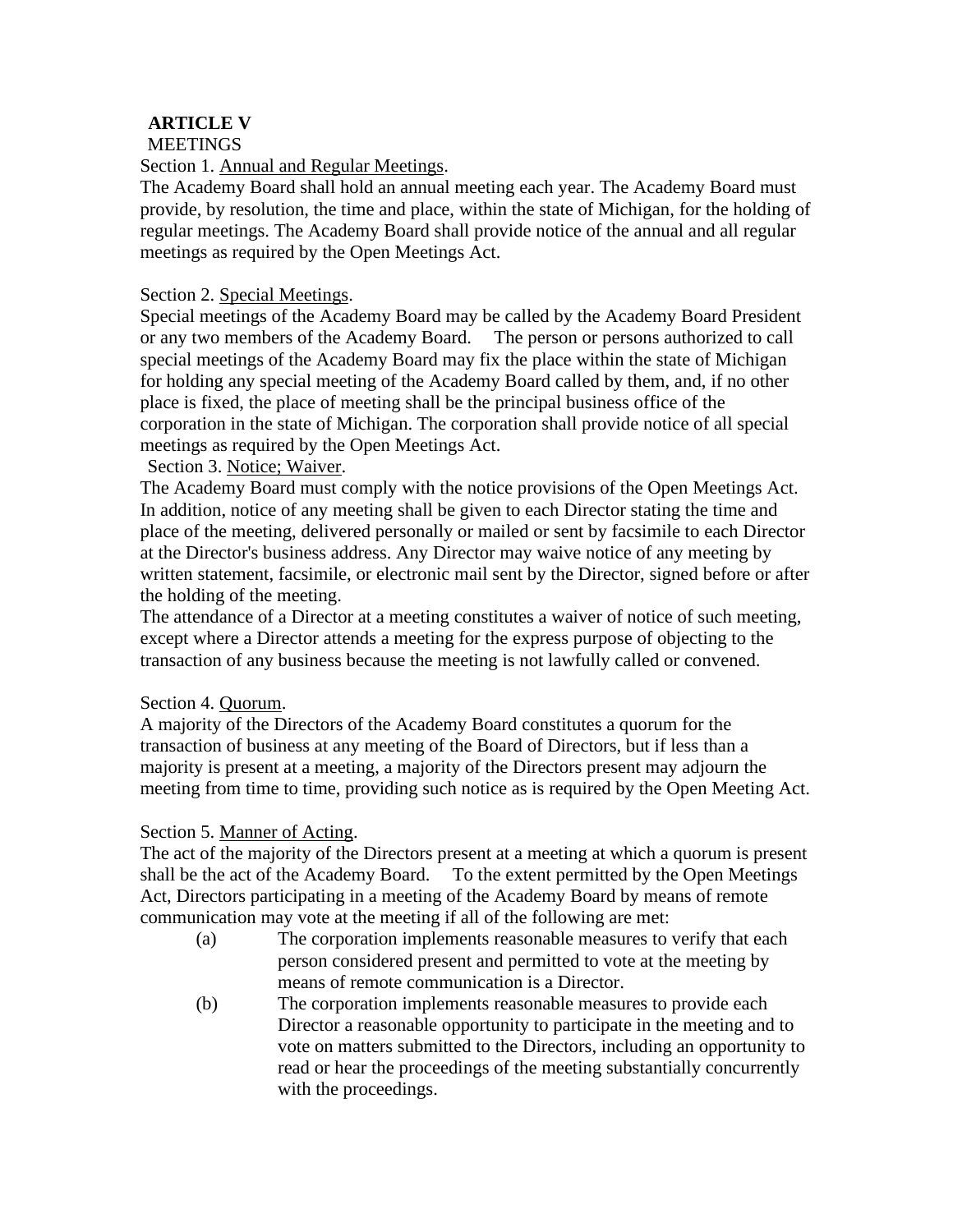- (c) If any Director votes or takes other action at the meeting by means of remote communication, a record of the vote or other action is maintained by the corporation.
- (d) A Director may be present and vote at an adjourned meeting of the Academy Board by a means of remote communication if he or she was permitted to be present and vote by that means of remote communication in the original meeting.

#### Section 6. Open Meetings Act.

All meetings of the Academy Board, shall at all times be in compliance with the Open Meetings Act, Public Act 267 of 1976, compiled at MCL 15.261 – 15.275.

### Section 7. Presumption of Assent.

A Director of the Academy Board who is present at a meeting of the Academy Board at which action on any corporate matter is taken shall be presumed to have assented to the action taken unless that Director's dissent shall be entered in the minutes of the meeting or unless that Director shall file a written dissent to such action with the person acting as the Secretary of the meeting before the adjournment thereof or shall forward such dissent by registered mail to the Secretary of the corporation immediately after the adjournment of the meeting.

This right to dissent shall not apply to a Director who voted in favor of such action.

### **ARTICLE VI**

#### **COMMITTEES**

Section 1. Committees. The Academy Board, by resolution, may designate one or more committees, each committee to consist of one or more Directors selected by the Academy Board. As provided in the resolution as initially adopted, and as thereafter supplemented or amended by further resolution, the committees shall have such powers as delegated by the Academy Board, except (i) filling of vacancies in the officers of the Academy Board or committees created pursuant to this Section; (ii) amending the Articles of Incorporation or Bylaws; or (iii) any action the Academy Board cannot lawfully delegate under the Articles, Bylaws or Applicable Law. All committee meetings shall at all times be in compliance with the Open Meetings Act. Each committee shall fix its own rules governing the conduct of its activities and shall make such reports to the Academy Board of its activities as the Academy Board may request.

#### **ARTICLE VII**

#### OFFICERS OF THE BOARD

Section l. Number. The officers of the Academy shall be a President, Vice-President, Secretary, Treasurer, and such assistant Treasurers and assistant Secretaries as may be selected by the Academy Board.

Section 2. Election and Term of Office. The Academy Board shall elect the initial officers at its first duly noticed meeting. Thereafter, the officers of the Academy shall be elected annually by the Academy Board. If the election of officers is not held at the annual meeting, the election shall be held as soon thereafter as may be convenient. Each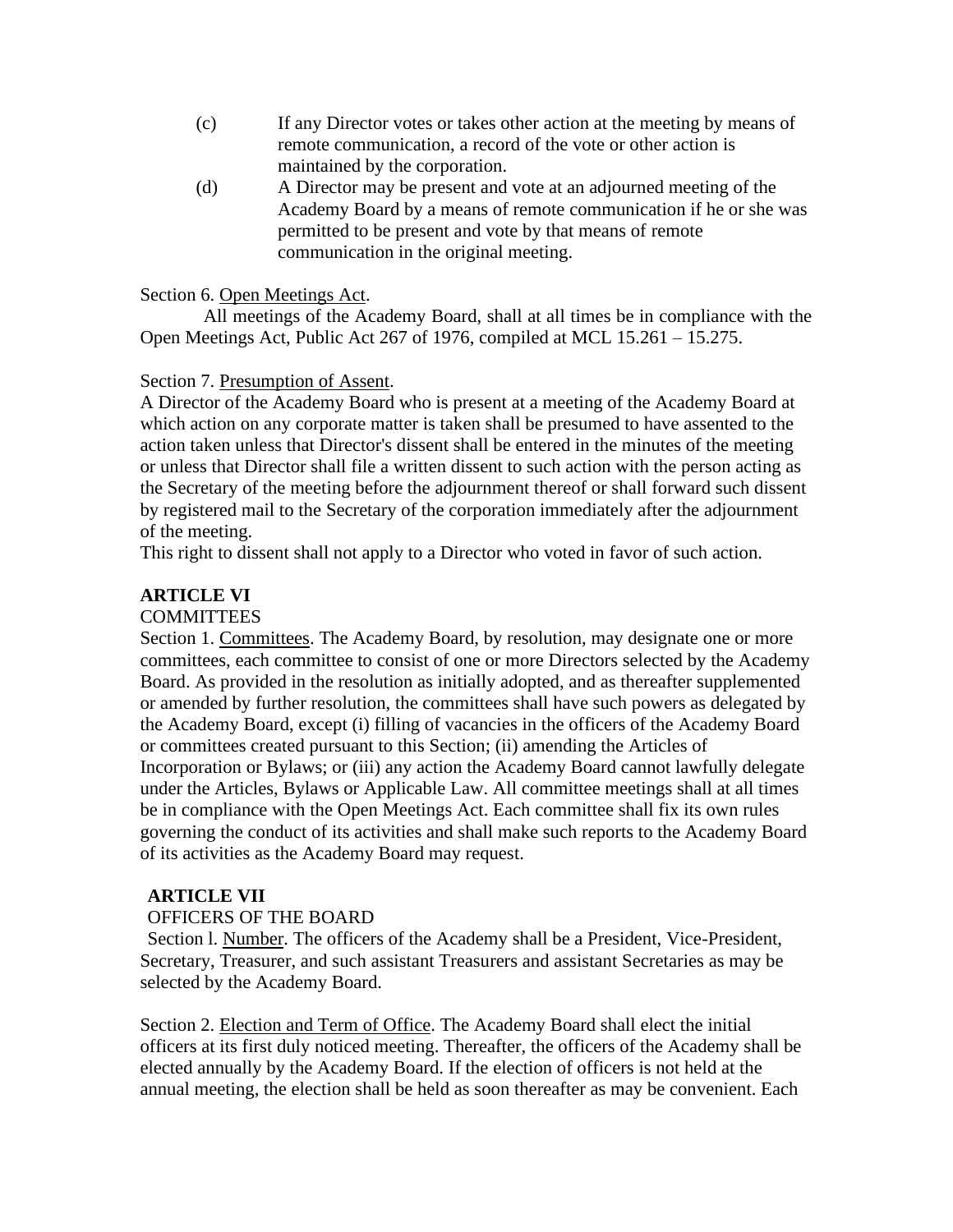officer shall hold office while qualified or until the officer resigns or is removed in the manner provided in Section 3.

Section 3. Removal. Any officer or agent elected or appointed by the Academy Board may be removed by the Academy Board whenever in its judgment the best interests of the corporation would be served thereby.

Section 4. Vacancies. A vacancy in any office shall be filled by appointment by the Academy Board for the unexpired portion of the term.

Section 5. President. The President of the Academy shall be a member of the Academy Board. The President of the corporation shall preside at all meetings of the Academy Board. If there is not a President, or if the President is absent, then the Vice-President shall preside. If the Vice-President is absent, then a temporary chair, chosen by the members of the Academy Board attending the meeting shall preside. The President shall be an ex officio member of all standing committees and shall be Chairperson of those committees designated by the Academy Board. The President shall, in general, perform all duties incident to the office of President of the Board as may be prescribed by the Academy Board from time to time.

Section 6. Vice-President. The Vice-President of the Academy shall be a member of the Academy Board. In the absence of the President or in the event of the President's death, inability or refusal to act, the Vice-President shall perform the duties of President, and when so acting, shall have all the powers of and be subject to all the restrictions upon the President. The Vice-President shall perform such other duties as from time to time may be assigned to the Vice-President by the President or by the Academy Board.

Section 7. Secretary. The Secretary of the Academy shall be a member of the Academy Board. The Secretary shall: (a) keep the minutes of the Academy Board meetings in one or more books provided for that purpose; (b) see that all notices, including those notices required under the Open Meetings Act, are duly given in accordance with the provisions of these Bylaws or as required by law; (c) be custodian of the corporate records and of the seal of the corporation and see that the seal of the corporation is affixed to all authorized documents; (d) keep a register of the post office address of each Director; and (e) perform all duties incident to the office of Secretary and other duties assigned by the President or the Academy Board.

Section 8. Treasurer. The Treasurer of the Academy shall be a member of the Academy Board. The Treasurer shall: (a) have charge and custody of and be responsible for all funds and securities of the corporation; (b) keep accurate books and records of corporate receipts and disbursements; (c) deposit all moneys and securities received by the corporation in such banks, trust companies or other depositories as shall be selected by the Board; (d) complete all required corporate filings; (e) assure that the responsibilities of the fiscal agent of the corporation are properly carried out; and (f) in general perform all of the duties incident to the office of Treasurer and such other duties as from time to time may be assigned by the President or by the Academy Board.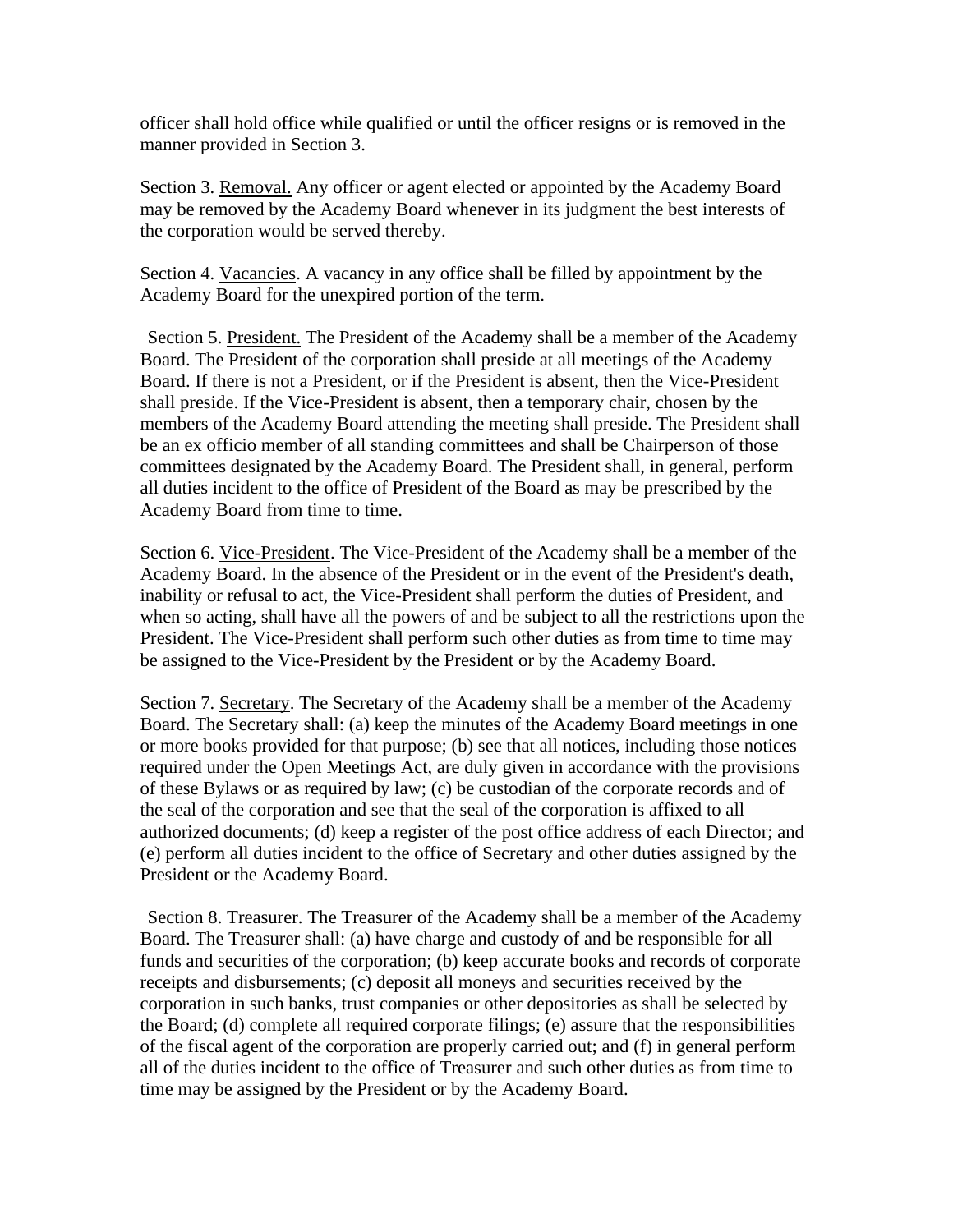Section 9. Assistants and Acting Officers. The Assistants to the officers, if any, selected by the Academy Board, shall perform such duties and have such authority as shall from time to time be delegated or assigned to them by the Secretary or Treasurer or by the Academy Board. The Academy Board shall have the power to appoint any person to perform the duties of an officer whenever for any reason it is impractical for such officer to act personally. Such acting officer so appointed shall have the powers of and be subject to all the restrictions upon the officer to whose office the acting officer is so appointed except as the Academy Board may by resolution otherwise determine.

Section 10. Salaries. Officers of the Board, as Directors of the corporation, may not be compensated for their services. By resolution of the Academy Board, officers may be reimbursed for reasonable expenses related directly to their duties as Officers of the Academy.

Section 11. Filling More Than One Office. Subject to the statute concerning the Incompatible Public Offices, Act No. 566 of the Public Acts of 1978, being Sections 15.181 to 15.185 of the Michigan Compiled Laws, any two offices of the corporation except those of President and Vice-President may be held by the same person, but no officer shall execute, acknowledge or verify any instrument in more than one capacity.

# **ARTICLE VIII**

CONTRACTS, LOANS, CHECKS AND DEPOSITS; SPECIAL CORPORATE ACTS Section 1. Contracts. The Academy Board may authorize any officer or officers, agent or agents, to enter into any contract, to execute and deliver any instrument, or to acknowledge any instrument required by law to be acknowledged in the name of and on behalf of the corporation.

Such authority may be general or confined to specific instances, but the appointment of any person other than an officer to acknowledge an instrument required by law to be acknowledged should be made by instrument in writing. When the Academy Board authorizes the execution of a contract or of any other instrument in the name of and on behalf of the corporation, without specifying the executing officers, the President or Vice-President, and the Secretary or Treasurer may execute the same and may affix the corporate seal thereto. No contract entered into, by or on behalf of the Academy Board, shall in any way bind Suttons Bay Public Schools or impose any liability on Suttons Bay Public Schools, its trustees, officers, employees or agents.

Section 2. Loans. No loans shall be contracted on behalf of the Academy and no evidences of indebtedness shall be issued in its name unless authorized by a resolution of the Academy Board. Such authority may be general or confined to specific instances. No loan, advance, overdraft or withdrawal by an officer or Director of the corporation, other than in the ordinary and usual course of the business of the Academy, shall be made or permitted. No loan entered into, by or on behalf of the Academy Board, shall in any way be considered a debt or obligation of Suttons Bay Public Schools or impose any liability on Suttons Bay Public Schools, its trustees, officers, employees or agents.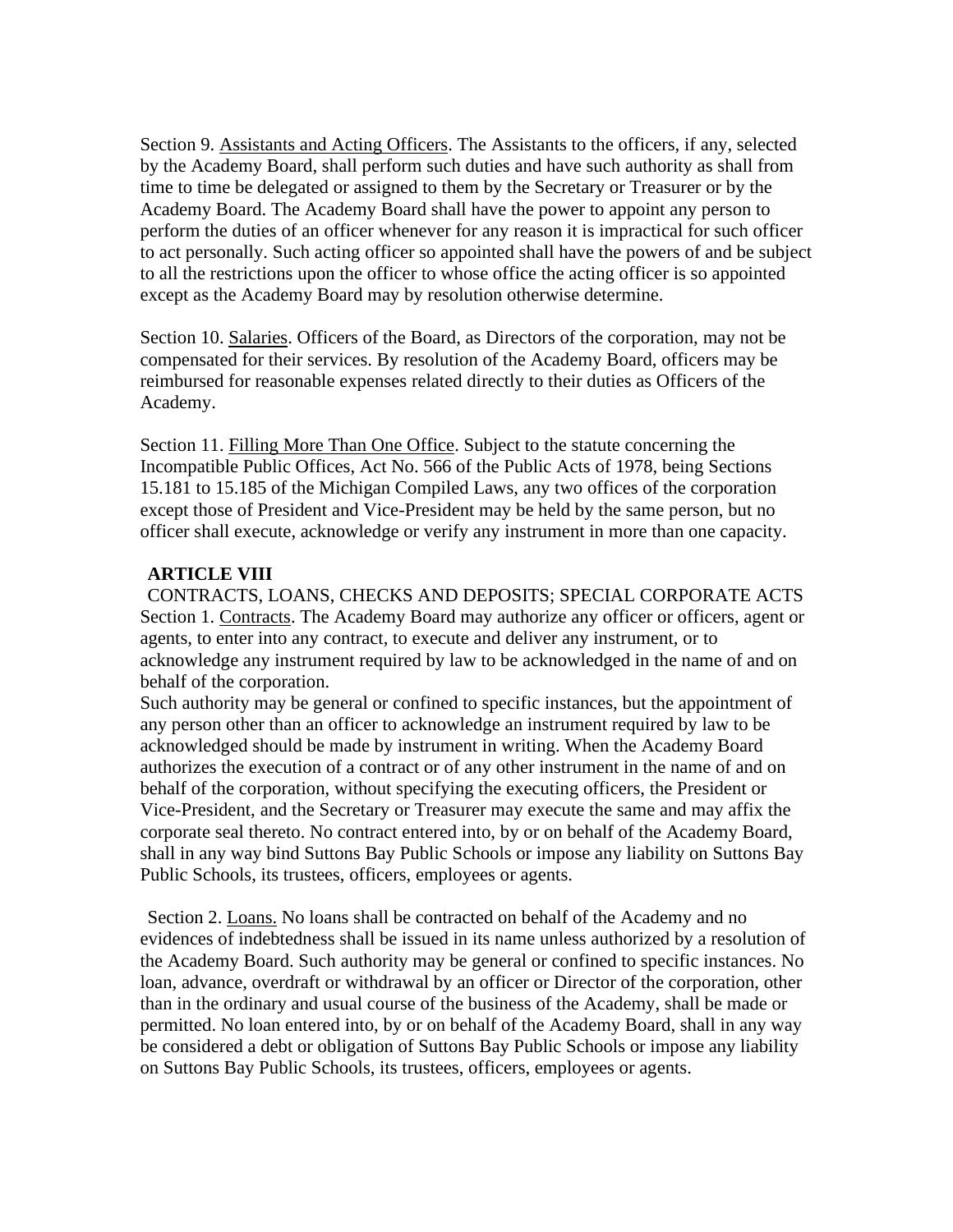Section 3. Checks, Drafts, etc. All checks, drafts or other orders for the payment of money, notes or other evidences of indebtedness issued in the name of the Academy, shall be signed by such officer or officers, agent or agents, of the corporation and in such manner as shall from time to time be determined by resolution of the Academy Board.

Section 4. Deposits. All funds of the Academy shall be deposited from time to time to the credit of the corporation in such banks, trust companies or other depositories as the Academy Board may select, provided that such financial institution is not ineligible to be a depository of surplus funds under Section 1221 of the Revised School Code, being Section 380.1221 of the Michigan Compiled Laws.

Section 5. Voting of Gifted, Bequested or Transferred Securities Owned by this Corporation. Subject always to the specific directions of the Academy Board, any shares or other securities issued by any other corporation and owned or controlled by this corporation may be voted at any meeting of security holders of such other corporation by the President of this corporation or by proxy appointed by the President, or in the absence of the President and the President's proxy, by the Secretary or Treasurer of this corporation or by proxy appointed by the Secretary or Treasurer. Such proxy or consent in respect to any shares or other securities issued by any other corporation and owned by this corporation shall be executed in the name of this corporation by the President, the Secretary or the Treasurer of this corporation without necessity of any authorization by the Academy Board, affixation of corporate seal or countersignature or attestation by another officer. Any person or persons designated in the manner above stated as the proxy or proxies of this corporation shall have full right, power and authority to vote the shares or other securities issued by such other corporation and owned by this corporation the same as such shares or other securities might be voted by this corporation. This section shall in no way be interpreted to permit the corporation to invest any of its surplus funds in any shares or other securities issued by any other corporation. This section is intended to apply, however, to all gifts, bequests or other transfers of shares or other securities issued by any other corporation which are received by the corporation.

Section 6. Contracts Between Corporation and Related Persons. As required by Applicable Law, any Director, officer or employee of the Academy, who enters into a contract with the Academy, that meets the definition of contract under the statute on Contracts of Public Servants with Public Entities, Act No. 317 of the Public Acts of 1968, being sections 15.321 to 15.330 of the Michigan Compiled Laws, shall comply with the public disclosure requirements set forth in Section 3 of the statute.

### **ARTICLE IX**

#### INDEMNIFICATION

Each person who is or was a Director, officer or member of a committee of the Academy and each person who serves or has served at the request of the Academy as a trustee, director, officer, partner, employee or agent of any other corporation, partnership, joint venture, trust or other enterprise, shall be indemnified by the Academy to the fullest